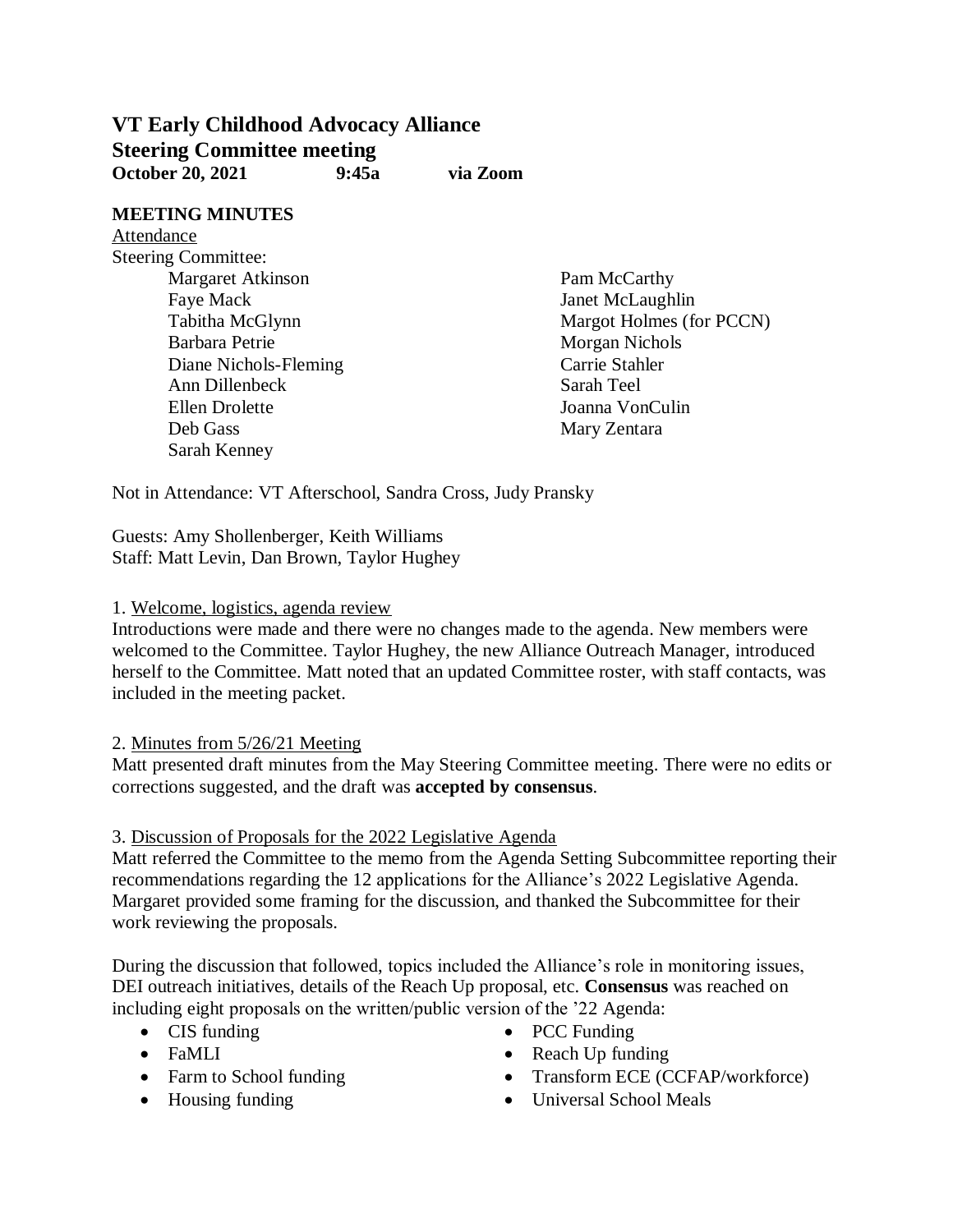**Consensus** was reached to monitor/support, but not list on the printed '22 Agenda, two proposals:

- CDD Dismantling proposals UPK Monitoring
- 

The Committee then discussed the proposals to engage the State Budget process – both for the development of the ongoing/base budget, and consideration of one-time expenditures and allocations of federal funding. There was agreement that these issues were critical for a number of reasons, including the intersectionality of the issue, the amount of funds available, and the underlying question of who government should serve. **Consensus** was reached that an additional issue/topic should be developed to capture all three budget-related topics. Carrie, Margaret, and Joanna agreed to work on developing language for the combined issue listing.

Matt then described the process used to monitor issues during the session (including the Policy/Advocacy Committee) and the process used to develop the printed Legislative Agenda. He agreed to work with the lead organizations to develop summary statements for each of the proposals that had been accepted.

### 4. Project/Committee Reports

Matt noted that the minutes from Executive Committee meetings held between Steering Committee meetings are always included in the meeting packet. There were no questions about the July or September Executive Committee meeting minutes.

Matt indicated that the current plans is for the December Steering Committee meeting to take place virtually, though plans for meetings in '22 (including ECDL and Annual Meeting) are still undetermined. He noted that the Executive Committee has discussed a more permanent arrangement for the Steering Committee to meet virtually for their December and March/April meetings regardless of the public health situation, for reasons of convenience and to minimize travel and winter weather issues. The Executive Committee will continue to discuss the issue in the coming months.

Taylor pointed the Committee to the quarterly Communications Report in the meeting packet and reviewed some of the highlights of the report. A discussion followed. Carrie asked for clarification about the intended audiences for the various communications tools the Alliance uses. Matt encouraged Carrie and Taylor to have an in-depth discussion of this question, as both become more familiar with the Alliance's work, and use that to form recommendations for communications adjustments in the future.

The discussion continued, with a focus on social media, accessibility, and alternative platforms. Topics included balancing quality and quantity, possible use of video, and platforms preferred by different age ranges in the early childhood community. At Matt's suggestion, Taylor agreed to work on a memo considering alternatives for enhancing/expanding Alliance communications to be reviewed at the December meeting, and asked Committee members to share their thoughts and suggestions with her.

Taylor then provided an update on planning for ECDL '22, noting that the planning team (which includes herself, Dan, Ansley from LGK, and Beth from BBF) had begun meeting. The team is currently proceeding on two tracks, laying the groundwork for either an in-person or a virtual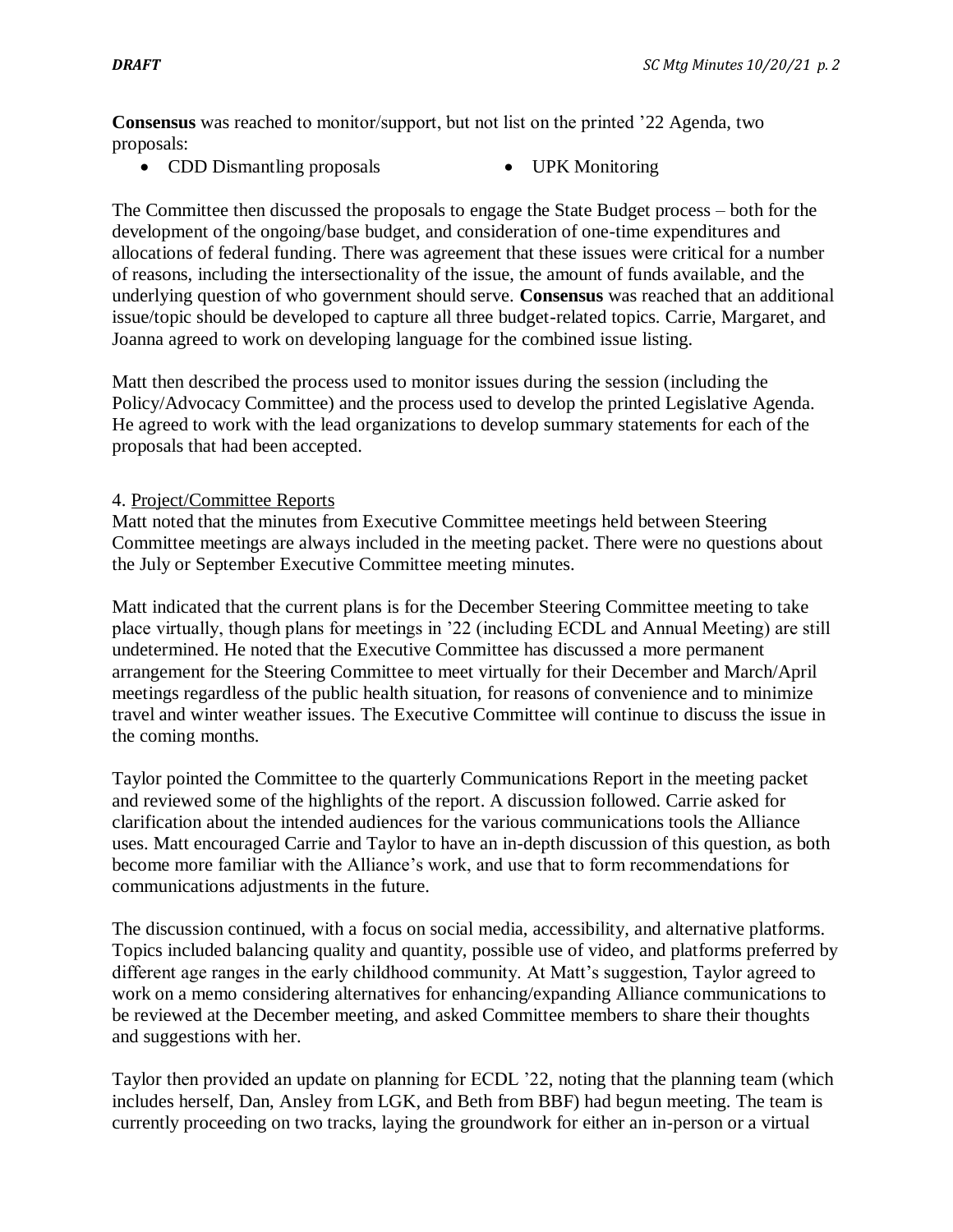event, as either scenario still seems possible. The situation in the State House will have a major impact on the final decision. A discussion followed, with Committee members sharing their thoughts about options, pros and cons, and their individual comfort level with in-person meetings. Taylor noted that planning would continue, and that she would be reporting on the status of the planning process at the Committee's December meeting.

### 5. Discussion with Keith Williams, CIS Director

Keith introduced himself to the Committee, noting his professional background and his personal/family connection to CIS. He provided a brief update on a number of topics, including CDD/CIS staffing transitions, changes being considered for the SAG program, etc. A discussion followed. Topics included regional issues with fiscal agent changes, workforce/staffing, regional differences with program implementation, computer/data system plans, and an overall vision for the CIS system. During a discussion of his connections to the early childhood community, Matt suggested the idea of a virtual "coffee hour" that would allow Keith to have more exposure to the members of the CIS community around the state.

After about 30 minutes Keith left the meeting, and a follow-up discussion took place. Committee members shared their thoughts, concerns, and reflections on the discussion and the status of the CIS program. Matt encouraged Committee members to reach out to their legislators and our CIS legislative champions to voice their support for CIS and also share their concerns.

### 6. Project/Committee Reports, continued

Matt provided an update on the "Fund Vermont's Future" state budget/revenue project, which staff have been working on behind the scenes for a number of months. A brief discussion followed, during which Matt talked about how a number of Alliance funders have been supporting the effort over the last few years.

Dan then provided a brief update on the work of the Equity Subcommittee, summarizing the topics the group has worked on in the last few months. These have included the Steering Committee stipend, discussions of extending that program, and the development of the membership dues change proposal.

Dan then presented the proposal for making changes to the dues structure for Alliance membership, reviewing the materials provided in the meeting packet. The proposal would remove the requirement for individual members to make a financial contribution, instead making that voluntary and substituting a new pledge of commitment to the Alliance's goals and the Legislative Agenda. A brief discussion followed. The Committee then **consented** to the proposed changes to the Governance Document, use of the pledge language drafted, and a '22 dues structure of \$75 for organizations and a suggested donation of \$20 for individuals.

#### 7. Finance Report and Budget Approval

Matt reviewed the materials in the packet regarding the projected 2021 spending, noting the areas where spending was notably higher or lower than budgeted.

Matt then directed the Committee to the proposed '22 budget. He noted the specific line items